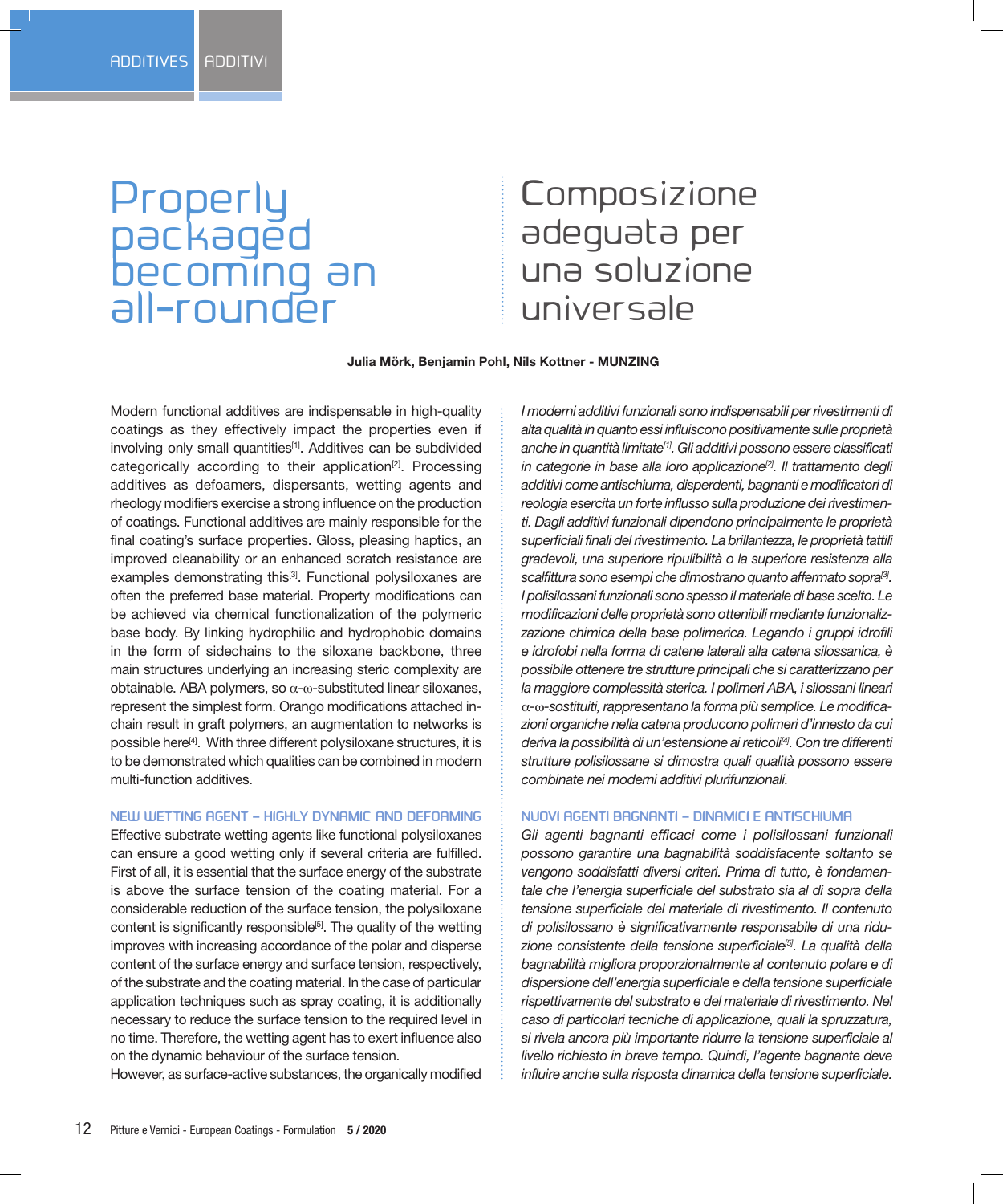polysiloxanes can enable foam formation and stabilization. Often, the introduction of additional defoamers to the formulation is the consequence. There is a risk that both additives, the wetting agent and the defoamer, mutually counteract their positive effects or even disturb each other.

In order to find a way of avoiding precisely these problems, a new polysiloxane-based wetting agent was developed, which effectively overcomes negative impacts like incompatibility and foam





*Analisi comparata fra gli agenti bagnanti in soluzione acquosa in relazione alla tensione superficiale (IFT), l'angolo di contatto al Teflon (basato su DIN55660) e il comportamento di formazione della schiuma*

*Tuttavia, come sostanze di attivazione superficiale i polisilossani a modificazione organica possono dar luogo alla formazione di schiuma e alla stabilizzazione. Spesso, la conseguenza è l'aggiunta di antischiuma supplementari nella formulazione. Si presenta il rischio che entrambi gli additivi, l'agente bagnante e l'antischiuma, contrastino il loro effetto positivo se non addirittura che interferiscano gli uni con gli altri.*

*Per trovare il modo di evitare l'insorgere di questi problemi, è stato*

stabilization. Figure 2 shows the comparison between the newly developed, low-foaming wetting agent additive, one conventional highly surface-active wetting agent and one which is less surfaceactive but highly compatible in lacquer systems. When comparing the effectiveness and general performance in a water-based solution, it stands out that the compatible standard wetting agent acts extremely low-foaming, but the reduction of the static and also the dynamic surface tension is much less efficient. In contrast, comparable, low surface tensions and contact angles can be implemented with the highly surface-active standard wetting agent and the newly developed additive. However, the foam tendencies during the dissolver test (three-minute stirring at 2800 rpm) show clear differences. With the highly surface-active standard wetting agent, a foam volume of 300 vol.-% (based on the initial volume) forms and is very persistent (i.e., stable). The new wetting agent, however, features a foam formation of only 10 vol.-%, which quickly collapses. Similar results are found when testing the wetting agents in water-based binder systems. As shown in Figure 2, the tendencies are consistent across systems. The new wetting agent scores the lowest surface tension in polyurethane and hybrid dispersions, an anti-corrosion varnish, and an epoxy binder. In all cases weakly formed foam collapses within no time and, therefore, does not disturb the final coating. The obtained values are also confirmed by a defect free application. The wetting agent has, besides its primary function of reducing the surface tension, the additional secondary function of a defoamer. The result is a defect free surface. These synergistic effects are possible due to the special composition of the new wetting agent. One of the polysiloxane components features a Gemini-structure, in which the two surfactant-like molecule parts are linked close to their hydrophilic head group per siloxane spacer. This gives the wetting agent not only an unusually high surface activity but also makes it significantly more efficient and economical regarding its required dosage.

*sviluppato un nuovo agente bagnante a base di polisilossani, che risolve efficacemente l'impatto negativo dell'incompatibilità e della stabilizzazione della schiuma. In Figura 2 è rappresentata l'analisi comparata fra il nuovo additivo bagnante a bassa formazione di schiuma recentemente sviluppato, un agente bagnante ad attivazione superficiale convenzionale ed uno che è meno*

*attivo in superficie ma altamente compatibile con i sistemi a smalto. Nel confrontare l'efficacia e la prestazione globale nella soluzione a base acquosa, si è osservato che il bagnante compatibile standard forma una quantità minima di schiuma, ma la riduzione della tensione superficiale statica e anche dinamica è molto meno efficace. Per contro, è possibile ottenere una tensione superficiale e angoli di contatto minimi e comparabilmente equivalenti con il bagnante standard ad alta attivazione superficiale e l'additivo recentemente messo a punto. Tuttavia, le tendenze alla formazione di schiuma durante il test della dissoluzione (tre minuti di agitazione a 2800 rpm) mostrano chiare differenze. Con il bagnante standard ad alta attivazione superficiale, si forma un volume della schiuma di 300 vol - % (in base al volume iniziale), che è molto persistente (cioè stabile). Il nuovo agente bagnante,* 

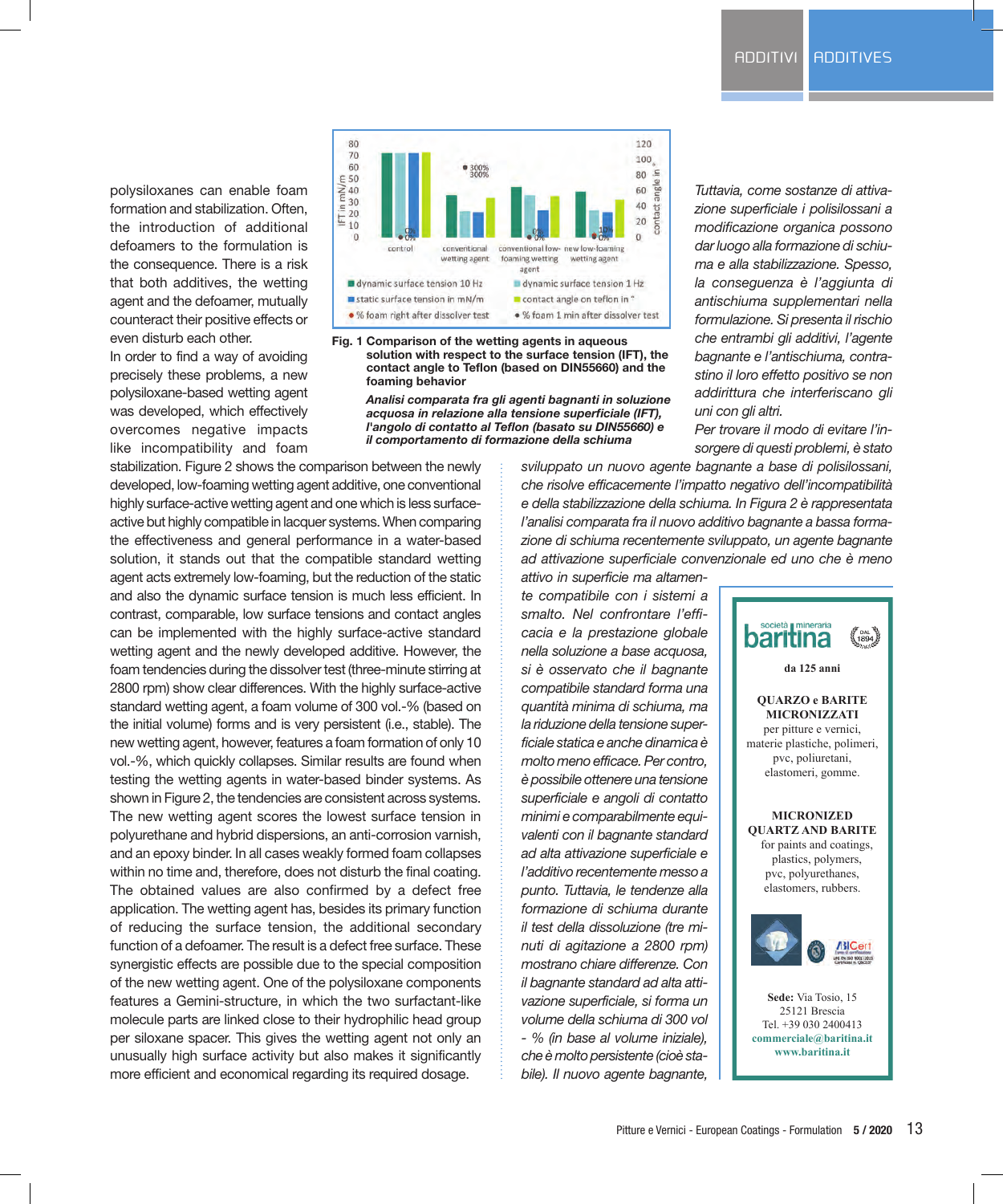# **NEW SLIP ADDITIVE – EXCELLENT ALL-ROUNDER**

Once the defect-free surface is achieved, more requirements quickly arise. By equipping a coating with suitable additives, properties like gloss, scratch resistance, smoothness or hydrophobicity are attainable. The used binder is significantly determining the coating's hardness. However, with a suitable surface-oriented additive, an effective reduction of the coefficient of friction can emerge,



**Fig. 2 Comparison of the investigated wetting agents in various aqueous binders with respect to surface tension (IFT), the contact angle on Teflon and the foaming behavior in a polyurethane dispersion**

> *Analisi comparata fra gli agenti bagnanti studiati in vari leganti acquosi in relazione alla tensione superficiale (IFT), l'angolo di contatto al Teflon e il comportamento di formazione della schiuma in una dispersione PU*

consequently improving the resistance against mechanical abrasion. For an active surface orientation of the additive, it requires structural modification to that effect. With an increasing polysiloxane chain-length, the targeted incompatibility and migration tendency towards the surface increase. A precise adjustment of the additive's structural composition via lipophilic and hydrophilic side chains is therefore needed. When the new slip additive is incorporated into a radiation-curing epoxy varnish, it fulfils its primary purpose and reduces the dynamic frictional force  $F<sub>n</sub>$  to under 5% of the original value. The resulting low friction surface correlates directly with an improved abrasion resistance. Although the new slip agent doesn't meet the conventional surfactant properties, it still counterbalances the surface tension

*tuttavia, dà luogo ad una formazione di schiuma pari a soltanto 10 vol - %, che si estingue velocemente. Risultati simili sono stati riscontrati nei test dei bagnanti nei sistemi leganti a base acquosa. Come si evince in Figura 2 le tendenze sono lineari in tutti i sistemi testati. Il nuovo bagnante fornisce la minima tensione superficiale nelle dispersioni poliuretaniche e ibride, nella vernice anticorrosione e nel legante epossidico. In tutti i casi la schiuma che si forma si estingue in breve tempo, quindi, senza interferire nel rivestimento finale. I valori ottenuti sono confermati anche da applica-*

*zioni prive di difetti. L'agente bagnante, oltre alla sua funzione primaria di ridurre la tensione superficiale, espleta anche la funzione aggiuntiva di antischiuma. Il risultato è una superficie priva di difetti. Questi effetti sinergici sono possibili grazie alla composizione speciale del nuovo agente bagnante. Uno dei componenti polisilossani si caratterizza per una struttura Gemini, in e due parti della molecola simili al tensioattivo sono legate strettamente al loro gruppo principale idrofilo come distanziatore silossano. Ciò conferisce al bagnante non solo una insolita attività superficiale molto accentuata, ma anche una superiore efficacia anche in termini quantitativi nel dosaggio richiesto.* 

gradients over the entire coating surface area. This results in a well levelled surface with significantly increased gloss (Fig. 3). Besides the extra function as levelling promoter, the new slip additive generates another, unexpected benefit. While conventional slip agents tend to form or stabilize foam, the new slip agent can even make a defoamer addition unecessary. In the dissolver test, the foam formation was as little as it usually is the case with a combination of a conventional product



**Fig. 3 Multifunctional properties of the new slip additive using the example of an epoxy overprint varnish. Shown is the foam behavior and the assessment of the appearance (reflectometric measurement at 20° angle according to DIN 67530: 1982-01 and crater surface density (> 5/cm2 rating "a lot")**

*Proprietà multifunzionali del nuovo additivo di slittamento con l'utilizzo di una vernice epossidica da sovrastampa. Risposta alla formazione di schiuma e valutazione delle proprietà estetiche (misura riflettometrica con angolo di 20° in base a DIN 67530: 1982-01 e densità della superficie del cratere (> 5/cm2 valutazione "Molto")*

**NUOVO ADDITIVO DI SLITTTMENTO – SOLUZIONE UNIVER-SALE ECCELLENTE**

> *La durezza del rivestimento è definita in modo significativo dal legante utilizzato. Eppure, con l'additivo idoneo orientato sulla superficie, il coefficiente di attrito può essere efficacemente ridotto, migliorando di conseguenza la resistenza all'abrasione meccanica. Per gestire l'orientamento efficace dell'additivo sulla superficie della pittura, l'additivo deve essere modificato in modo strutturale per ottenere quell'effetto. Con una lunghezza superiore della catena polisilossano, aumentano la tendenza a migrare verso la superficie e l'incompatibilità con il sistema di rivestimento. Per risolvere questo problema, è richiesta una composizione strutturale dell'additivo con una regolazione precisa delle catene laterali lipofila e idrofila.*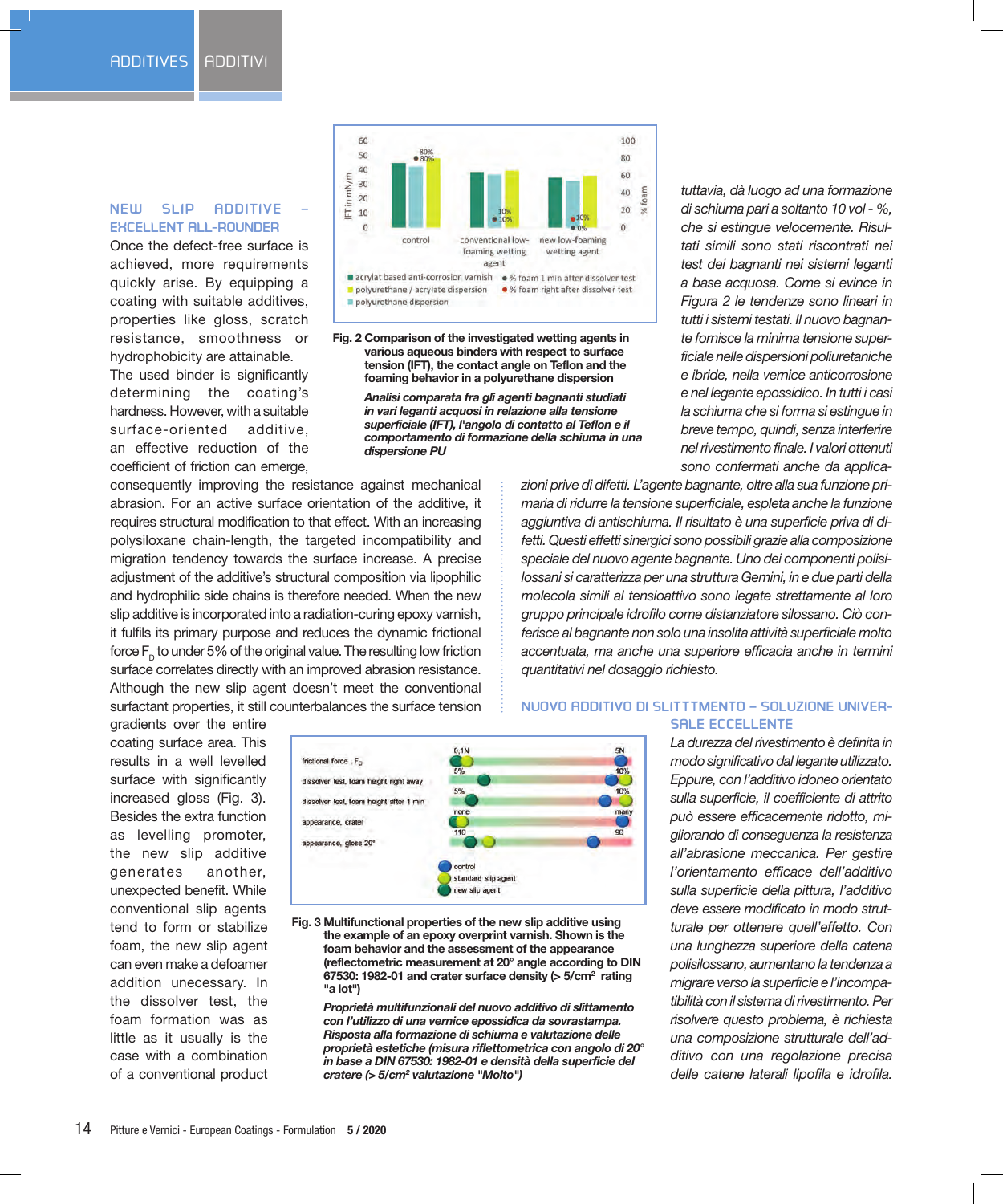and a suitable defoamer (Fig. 3). The cause of this defoaming effect is the dispersal of the graft-polyethersiloxane at the liquid/gas-interface. There, it spreads and supplants the present surfactant molecules and, thereby, acts against a foam stabilization. The slip additive structured that way does not only make an impact in the overprint varnish presented here, but also demonstrates its positive effect in a wide range of water- and



**Fig. 4 Schematic representation of the dirt repellency of the Easy-to-Clean additive and the permanence of the effect by anchoring via reactive groups (yellow) in a suitable binder matrix** 

*Schema delle proprietà di repellenza delle impurità dell'additivo facile da ripulire e stabilità dell'effetto mediante ancoraggio dei gruppi reattivi (gialli) in una matrice legante adatta*

solvent-based systems. The variety goes from two-component systems to dispersion paints, which are the base of industrial coatings and paints up to printing inks.

## **NEW EASY-TO-CLEAN ADDITIVE – PERMANENCE AND SURFACE QUALITY**

But even more possibilities for surface functionalization can open up for the user, e.g. by specially incorporated easy-toclean additives. They effectuate either a prevention of the coating surface's contamination or facilitate the dirt removal significantly. The challenge hereby is not to remove the additive during cleaning, guaranteeing permanent surface functionality. This can be implemented via medium chain length polysiloxanes, incorporated into a reactive superstructure (Fig.

4). The structure's increased tendency to migrate towards the coating surface takes effect before it comes to the permanent crosslinking in the binder film. By surfaceorientation of the molecule's polysiloxane entity, the surface is provided with hydrophobic and oleophobic properties. Via contact angle measurements with several liquids representing contaminations of different polarities, it is possible to determine the surface modification's quality. As shown in Figure 5 for a 2K PU topcoat, the new siloxanebased easy-to-clean additive lowers the surface



#### **Fig. 5 Surface energy and contact angle measurement with test liquids on a two-component polyurethane topcoat (Q-panel, 1% additive). In addition, the sliding friction force is specified on the unpolluted application**

#### *Energia superficiale e misura dell'angolo di contatto con*

*i liquidi test su una finitura PU bicomponente (Q-panel, 1% di additivo). Inoltre, la forza di attrito per scorrimento è specificata in una applicazione non contaminata*

*Quando l'additivo di slittamento viene incorporato nella vernice per sovrastampa epossidica reticolata a UV, esso espleta la sua funzione primaria di ridurre la forza di attrito dinamica*  $F<sub>p</sub>$  fino al 5% del valore *originale della vernice senza additivo. La superficie risultante a basso attrito si correla direttamente alla superiore resistenza all'abrasione. Sebbene il nuovo agente di slittamento non sia dotato delle proprietà tensioattive convenzionali, è in grado ugualmente di* 

*eliminare efficacemente le differenze nella tensione superficiale su tutta la superficie del rivestimento. Ciò si traduce in una superficie ben livellata con un miglior gloss (Fig. 3). Oltre alla funzione complementare come livellante, il nuovo additivo di slittamento offre un altro vantaggio inaspettato. Mentre gli agenti di slittamento convenzionali tendono a formare o a stabilizzare la schiuma, il nuovo agente può rendere superflua l'aggiunta dell'antischiuma. Nel test della dissoluzione, la formazione di schiuma è risultata minima come succede con la combinazione di un prodotto convenzionale e di un antischiuma adatto (Fig. 4). La causa di questo effetto antischiuma è la dispersione del polieteresilossano in innesto nell'interfaccia liquido/gas. In questo caso, esso si propaga rimpiazzando le molecole tensioattive presenti e, quindi agendo contro la stabilizzazione della schiuma. L'additivo di slittamento* 

> *così strutturato non solo produce un effetto nella vernice da sovrastampa di cui si parla, ma dimostra anche l'effetto positivo in una vasta gamma di sistemi a base acquosa e solvente.*

## **NUOVO ADDITIVO FACILE DA RIPULIRE – STABILITÀ E QUALITÀ SUPERFICIALE**

*Sono disponibili per l'utilizzatore nuove soluzioni per la funzionalizzazione superficiale specialmente gli additivi facili da ripulire, incorporati in modo specifico. Questi dimostrano che la contaminazione della superficie del rivestimento può essere evitata oppure che la rimozione delle impurità è facilitata in modo consistente. La sfida non consiste nel rimuovere l'additivo durante le operazioni di pulizia, ma assicurare una certa stabilità della sua funzione. Ciò è possibile grazie*